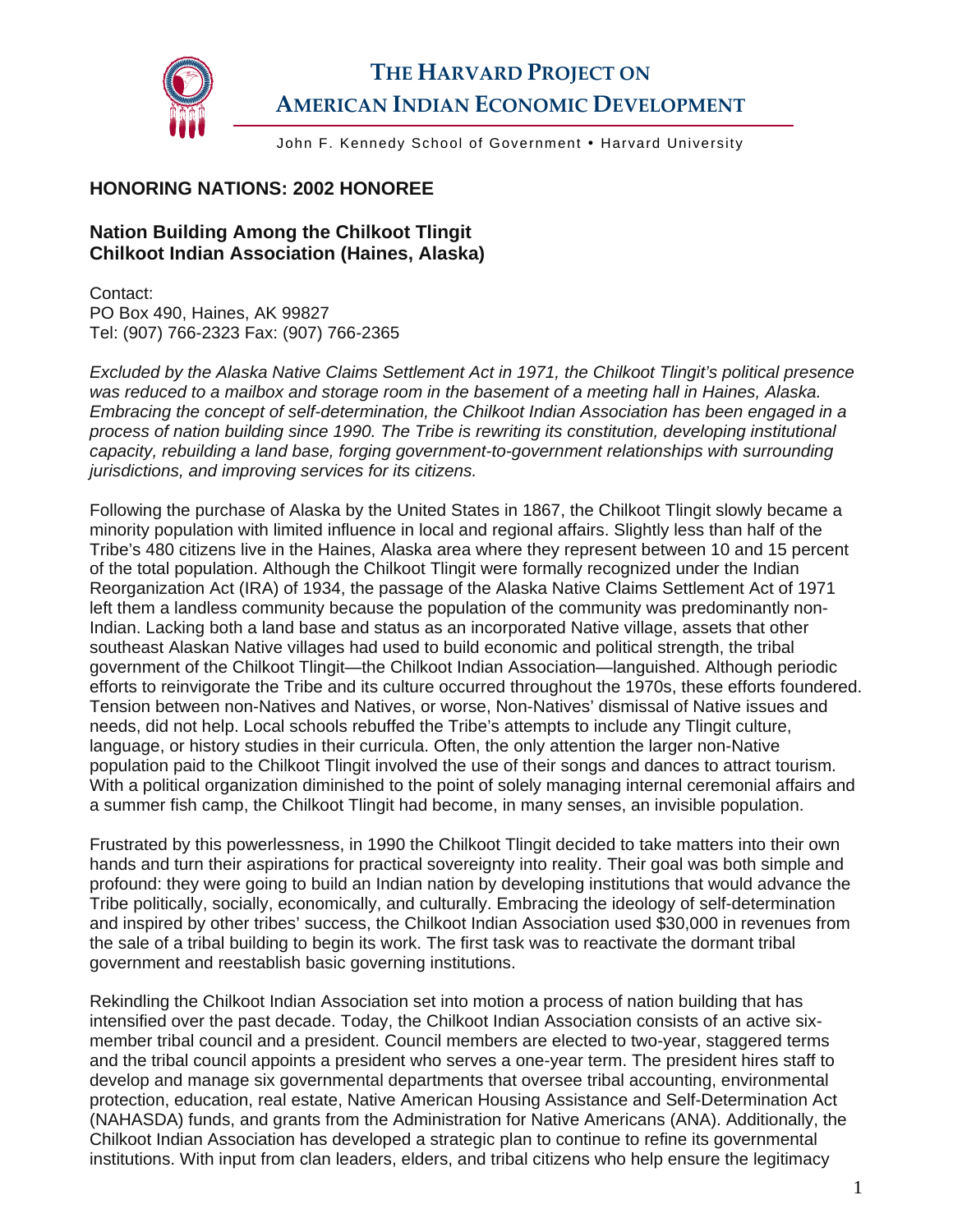and cultural appropriateness of the evolving governing institutions, the Tribe is actively involved in reforming its tribal constitution, governmental structure, codes, policies, and operations.

Having started with a single basement office in the Alaskan Native Brotherhood/Alaskan Native Sisterhood Hall and a pile of unopened mail from the 1970s, the Chilkoot Indian Association is now a revitalized government around which the tribal community has coalesced. Although it started with a deficit of \$1,500 in 1989, the Tribe now administers an annual budget of \$750,000, which funds programs in education, health, housing, land, and economic development. Initially a landless political entity, the Chilkoot Indian Association successfully negotiated for the return of 73 acres that the Presbyterian Church had acquired from local clans. Additionally, the Tribe persuaded the Haines borough government to convey 70 acres of sensitive cultural lands, and the Tribe is now utilizing its status as a government to rehabilitate, with the intention of reclaiming, tribal lands expropriated by the Department of Defense. Once a volunteer effort, the tribal government now has a staff of 38 full and part-time employees. Consistent with the Tribe's insistence that it be treated as a sovereign government—and backed up by proven governmental success—the Chilkoot Indian Association has gained recognition from multiple entities including the city, borough, state, and federal governments. The Tribe also regularly partners with these governments on projects that enhance the well being of tribal citizens and the surrounding communities.

The Chilkoot Indian Association's nation-building efforts have led to many successes. Four are illustrative of its effective problem-solving abilities. First, as recently as the late 1990s, the local medical clinic was operating in substandard facilities, reliant on obsolete technology, and on the verge of closing due to financial instability. When clinic doctors approached the Chilkoot Indian Association seeking assistance, the tribal council worked with the Southeast Alaska Regional Health Consortium to bring the clinic under the consortium's operations. By quickly bringing financial stability and improved services to its Native and non-Native client base, the Chilkoot Indian Association ensured its community access to state-of-the-art health care.

Second, the Chilkoot Indian Association brought necessary funding and expertise to the Haines community's solid waste management problem. To achieve this, it partnered with the Central Council of Tlingit and Haida Indians. The Chilkoot's Environmental Protection Agency (EPA) director succeeded in upgrading the community's recycling efforts, installing a transfer station, and bringing together Indian and non-Indian parties to create a process for developing a more effective communitywide solid waste management plan. Although the Chilkoot Tlingit previously had no say in such issues, their efforts not only addressed the problems of solid waste management, but also raised the Tribe's visibility within the community as a government that can get things done.

Third, the Tribe sought its own NAHASDA grant, and through this effort, has been able to improve both the access to and the quality of the stock of housing for its tribal citizens. For example, the Tribe uses NAHASDA funds to assist tribal citizens in undertaking necessary housing renovations and home improvements. It also uses NAHASDA funds to provide housing assistance grants for its college students, wherever they pursue their post-secondary education. That the Tribe itself administers these funds is significant: Up until the 1990s, all Native programs were administered outside the community and the limited services and programs that were available were often inaccessible, slow to be provided, or did not meet local needs.

Finally, through a Memorandum of Understanding with the US Army, the Chilkoot Indian Association is partnering with the Bethel Native Corporation to demolish an inactive tank farm located on ancestral tribal lands. The Tribe received funding to undertake contamination testing and has to date removed four buildings containing significant hazardous waste. Not only has this effort created eight employment opportunities for tribal citizens, but it also has allowed the Tribe to consider development options that would follow the completion of demolition and remediation (if it is able to get the land deeded back to the Tribe).

Significantly, the rebuilding of the Chilkoot Tlingit's political presence has resulted in a cultural resurgence. For decades, ceremonies were infrequent, ancient traditions were being forgotten, and